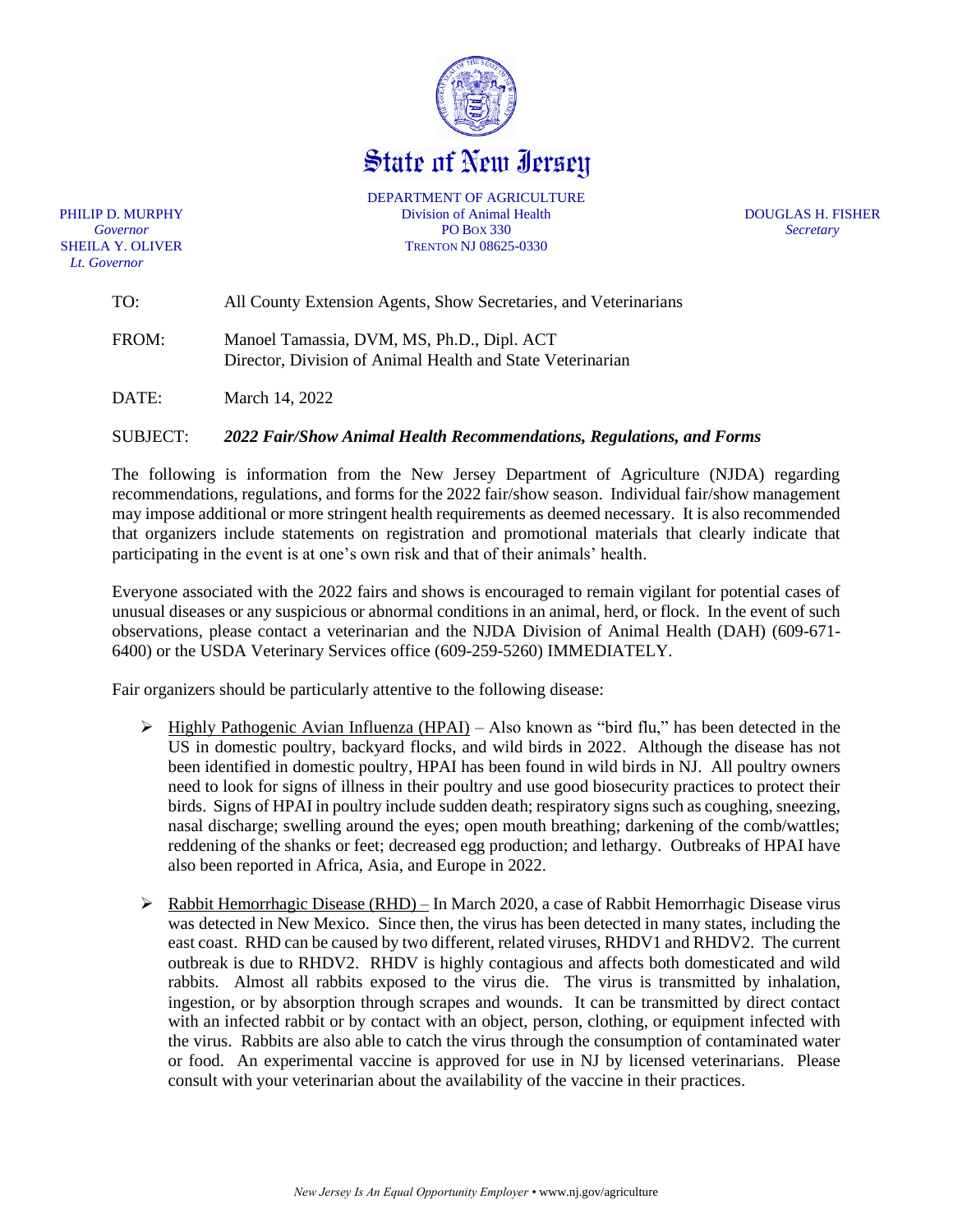- $\triangleright$  African Swine Fever African swine fever (ASF) is a highly contagious hemorrhagic disease of wild and domestic suids with extremely high morbidity and mortality rates. ASF is spread by contact with infected animals' bodily fluids. It can also be spread by certain ticks that feed on infected animals, by people moving the virus on vehicles or clothing, and by feeding pigs uncooked garbage that contains infected pork products. ASF is not a threat to human health and cannot be transmitted from pigs to humans. The disease is currently devastating pig populations in Africa, Asia, Europe, the Dominican Republic, and Haiti, where it is occurring.
- $\triangleright$  Virulent Newcastle Disease (VND) formerly known as exotic Newcastle disease, is a contagious and fatal viral disease affecting the respiratory, nervous, and digestive systems of birds, especially poultry. VND spreads when healthy birds come in direct contact with bodily fluids from sick birds. The disease affects almost all birds and poultry, even vaccinated poultry. The virus can travel on manure, egg flats, crates, other farming materials or equipment, and people who have picked up the virus on their clothing, shoes, or hands. The disease is so virulent that many birds and poultry die without showing any clinical signs. The last outbreak in the US started in California in May of 2018 and took over two years to eradicate, involving 476 confirmed positive premises.

If outbreaks of infectious diseases warrant additional restrictions on the movement of any species of animals into and/or through New Jersey, emergency rules may be enacted, and all fair/show managers will be notified.

Security measures should also be considered to prevent unauthorized individuals from handling animals and/or their feed or water. Anyone acting in a manner that seems inappropriate or suspicious should immediately be reported to local law enforcement and the NJDA-DAH.

The following signs may indicate an animal has been exposed to a toxin or infectious agent:

- Excessive discharges from body orifices
- Off–feed or weight loss
- Skin lesions including blisters, pustules, or discoloration around the animal's mouth, nose, teats, or hooves
- Abnormal behaviors, such as excessive vocalization or depression
- Excessive urination, excessive salivation, and/or excessive tearing
- Lameness, off-balance, falling, difficulty rising, circling and/or partial or complete paralysis
- Muscle tremors and/or seizures
- Sneezing, open-mouthed breathing, gasping for air, nasal discharge, coughing, difficulty breathing
- Diarrhea, vomiting, constipation, excessively dry manure
- Twisting of the head and neck
- Foaming at the mouth or nose
- Head pressing, stargazing, no menace response, uneven pupil sizes
- Drooping wings, feather or hair loss, excessive loss of mane and/or tail hairs
- Partial to complete drop in egg production, production of thin-shelled eggs
- Swelling of tissues around eyes, neck, or legs, or cloudiness of the eyes
- Abortions, stillbirths, weak neonates
- Abnormal body temperature
- Unusual ticks or maggots
- Staggering, falling, or central nervous system disorders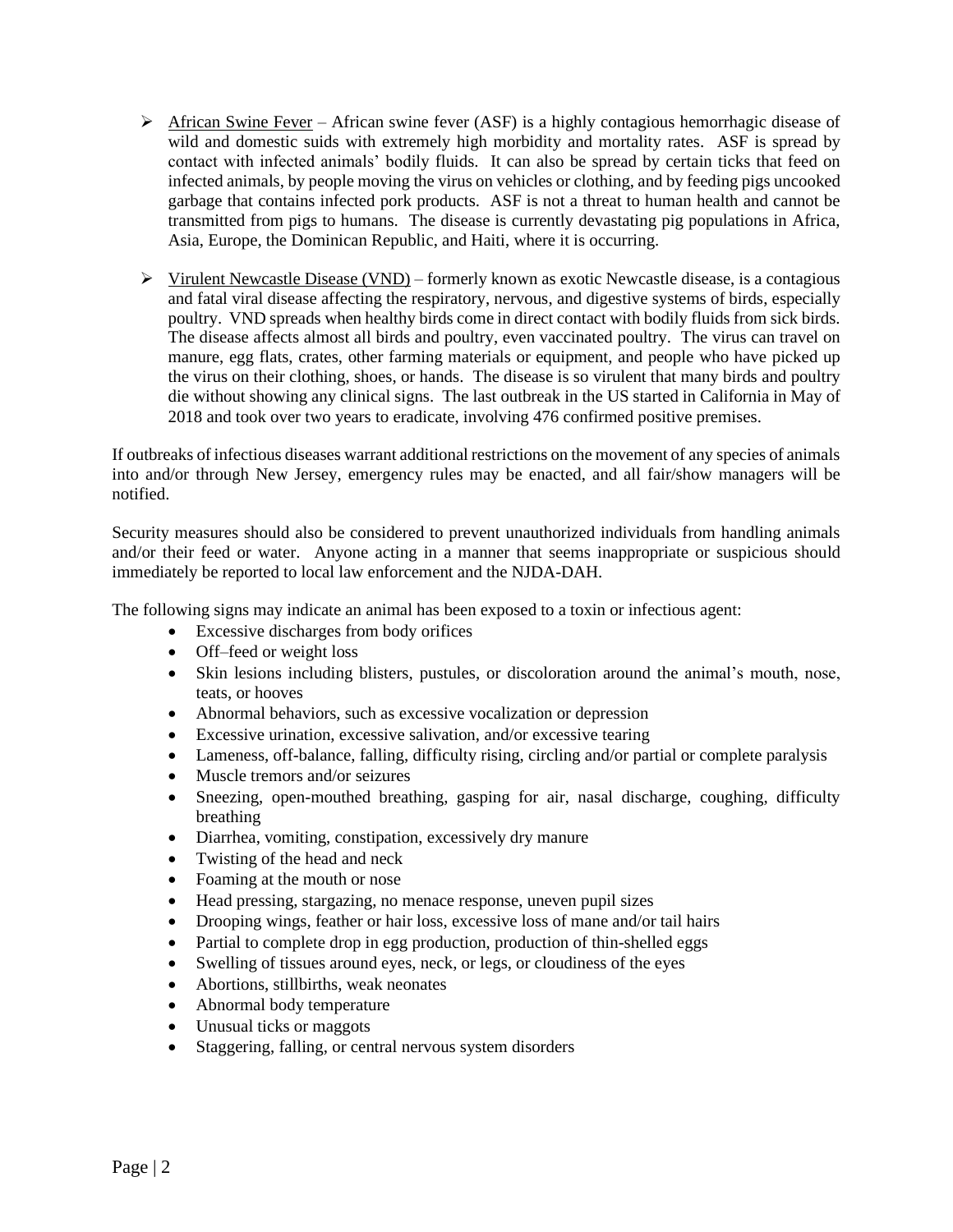## **Animal Health Documentation**

Fair/show management is responsible for ensuring that animals to be exhibited enter the grounds in good health and with proper documentation, including:

- **Certificates of Veterinary Inspection (CVIs)** CVIs are completed and signed by accredited veterinarians for any animal being transported **interstate** (e.g., Pennsylvania to New Jersey) prior to traveling. CVIs are valid for 30 days from the date of examination. The official CVI must be serialized and include the following:
	- o Complete name and complete address of the exhibitor,
	- o Complete address of the premises of origin,
	- o **Complete name and complete address of the fair/show to be attended (a separate CVI needs to be completed for each individual fair/show to be attended).**
	- o Species, breed, sex, the age of animals, and official identification, including:
		- $\triangleright$  Cattle and swine shall be identified by at least one of the following methods: official ISO 11784/85 compliant electronic ID (a.k.a. "840 tags"), official NUES ear tag, official tattoo, or registration name or number with registration papers.
		- $\triangleright$  Horses and other equine species shall be identified with an official ISO 11784/85 compliant electronic ID (a.k.a. "840 microchip"), unless the microchip was injected prior to March 11, 2014, physical description and/or tattoo. The physical description must match the EIA certificate.
		- $\triangleright$  Sheep and goats shall be identified by USDA-approved official identification (ear tag and/or approved registry tattoo). For questions regarding the USDA's Mandatory Identification of Sheep and Goats regulation, or to obtain official identification tags for sheep and goats, call the USDA, APHIS, VS office at (609) 259-5260. [https://www.aphis.usda.gov/traceability/downloads/rule\\_movement\\_sheep.pdf](https://www.aphis.usda.gov/traceability/downloads/rule_movement_sheep.pdf) [http://www.eradicatescrapie.org/State%20ID%20Requirements.html#Federal\\_Requir](http://www.eradicatescrapie.org/State%20ID%20Requirements.html#Federal_Requirements) [ements](http://www.eradicatescrapie.org/State%20ID%20Requirements.html#Federal_Requirements)
		- $\triangleright$  Other livestock shall be identified by ear tag, registration name, number, species, breed, physical description, or microchip.
	- $\circ$  A statement by the examining veterinarian that he/she personally inspected the animals described and found them free from visible clinical signs of infectious, contagious and/or communicable disease or known exposure thereto within 30 days of shipment.
- **VS (Veterinary Services) Form 9-3** (Report of Sales of Hatching Eggs, Chicks, and Poultry) or **VS Form 9-2** (Flock Selecting and Testing Report) may be used for poultry in lieu of the Certificate of Veterinary Inspection.
- **Animal Health Certificates (AHC) - AHCs** *may only be used for animals native to New Jersey attending New Jersey fairs/shows. An AHC is NOT VALID for interstate shipment of animals.* An AHC can be issued by an accredited veterinarian prior to or at the fair/show. Issuance of an AHC at the fair/show is at the organizers' discretion as it requires the presence of a veterinarian on the premises. It should be signed by both the veterinarian and the animal owner. Based on his/her knowledge and judgment, the examining veterinarian must indicate on the form whether the AHC is valid for 30, 60, or 90 days from the date of examination. Animals listed on an AHC must be identified by an ear tag, tattoo, or other permanent identification or description (coat color, markings, age, etc.).

<http://www.nj.gov/agriculture/divisions/ah/pdf/HealthCertificate.pdf>

• **4-H Poultry, Rabbit, or Cavy Health Form** – This form can be used for the species indicated and can be completed by the 4-H leader or another qualified adult within 30 days before the exhibition at a 4-H sponsored show or demonstration. Animals listed on the 4-H Poultry, Rabbit, or Cavy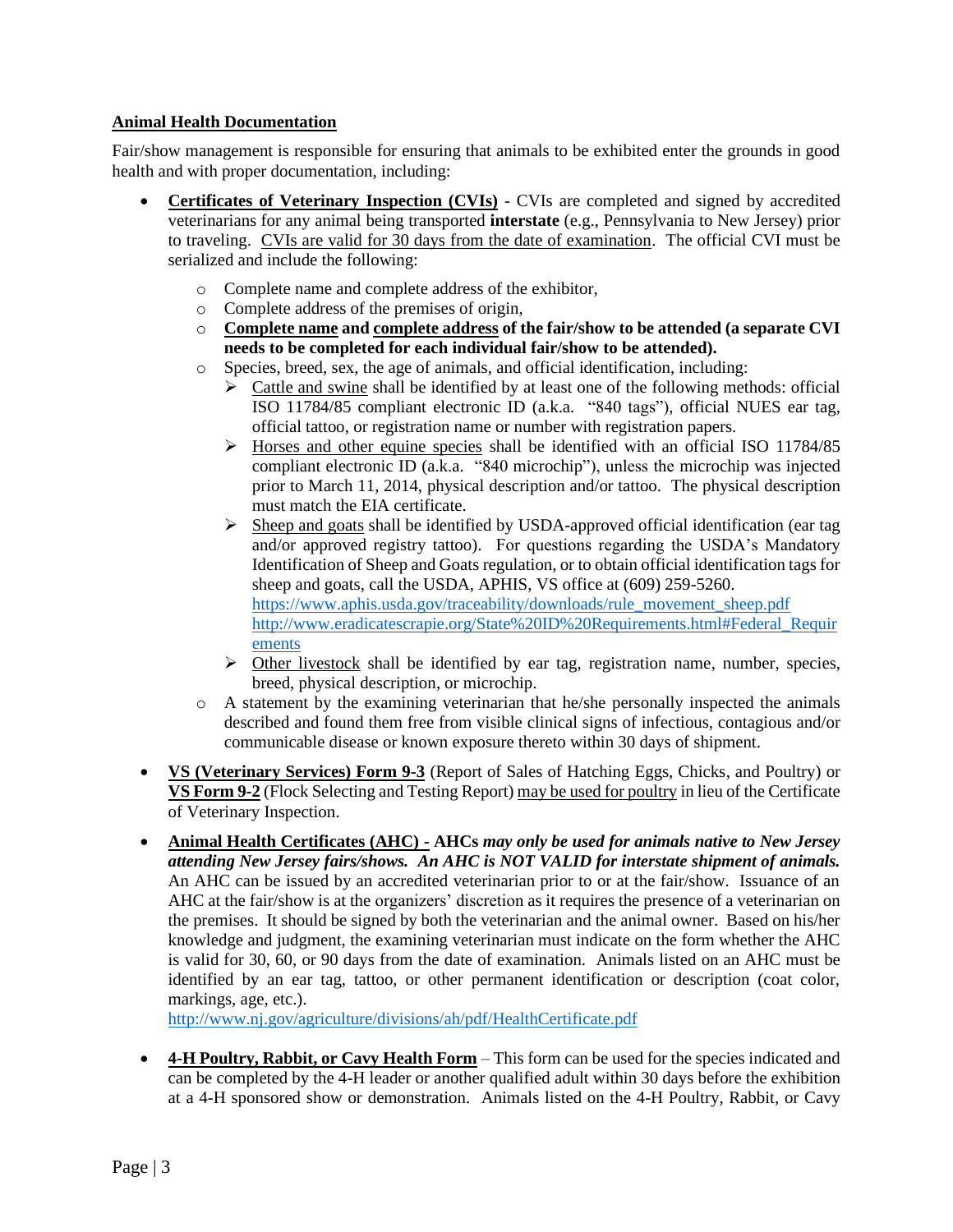Health Form must be identified by an ear tag, tattoo, or other permanent identification or description (coat color, markings, age, etc.). <http://www.nj.gov/agriculture/divisions/ah/pdf/4-Hpoultryrabbitcavyform.pdf>

*Additional information regarding Fair and Show Animal Health Recommendations, Animal Health Certificates and the 4-H Poultry, Rabbit or Cavy Health Forms are available on the web at* <http://www.state.nj.us/agriculture/divisions/ah/news/fairsshows.html>

## *Please note:*

The NJDA recommends that fair/show management arranges for veterinary medical assistance to be oncall for the exhibition's duration. All animal exhibitors should be aware of the local livestock accredited veterinarian(s) willing to provide medical attention for the animals being exhibited. Any animal showing clinical signs including, but not limited to, warts, ringworm, footrot, parasites, pink eye, enlarged and inflamed lymph nodes, draining abscesses, or open wounds must not be exhibited or allowed to remain on the fair or showgrounds.

All animals eligible for an approved USDA rabies vaccination should be current on rabies vaccination, and proof of vaccination by a veterinarian should be provided upon entry. Domestic mammalian species susceptible to the disease for which there is no USDA-approved vaccine are recommended to be vaccinated against rabies. Individual fairs/shows may require rabies vaccination for mammalian species for which there is no USDA-approved vaccine. If vaccination is waived, the exhibitor and show should ensure these animals are separated from the public by sufficient means to disallow direct animal/public contact.

## **Sale of Poultry**

Any person selling poultry (including baby chicks) at a fair/show shall provide to the buyer a copy of the VS Form 9-2 or VS Form 9-3, which certifies the poultry originated from a pullorum-typhoid clean/ NPIP approved hatchery or flock.

# **Permit Requirement to Sell Baby Chicks**

Any person planning to sell baby chicks (which did not originate from a farm in New Jersey) at a fair/show must obtain a permit from the NJDA-DAH no later than one month in advance of the event (N.J.S.A. 4:3- 12-19). Permit applications are available by calling (609) 671-6400. There will be a \$5.00 per day fee charged for each day chicks will be offered for sale. The seller will also need to specify the number and breed of chicks to be offered for sale and provide documentation the chicks offered for sale are from a pullorum-typhoid clean /NPIP approved hatchery or flock. Along with the permit application, the seller will be provided with a spreadsheet that needs to be completed and returned to the NJDA-DAH within three days following the end of the fair/show. The following information must be recorded on the spreadsheet:

- the number and breed of chicks sold,
- the date they were hatched,
- by whom they were hatched, and
- name and complete address of each buyer.

### **Humane Issues**

The treatment of all animals present at the fair/show must adhere to the New Jersey Administrative Code (N.J.A.C.) 2:8 ["Humane Treatment of Domestic Livestock.](https://www.state.nj.us/agriculture/divisions/ah/pdf/2-8%20Humane%20Treatment%20effective%2010_26_17_OCR.pdf)" These rules establish minimum humane standards for the raising, keeping, care, treatment, marketing, and sale of domestic livestock and procedures for the enforcement of those standards. These standards can be found on this website: [https://www.state.nj.us/agriculture/divisions/ah/pdf/2-8%20Humane%20Treatment%20effective%2010\\_26\\_17\\_OCR.pdf](https://www.state.nj.us/agriculture/divisions/ah/pdf/2-8%20Humane%20Treatment%20effective%2010_26_17_OCR.pdf)

It is recommended that the fair or show make contact with both their county and local Humane Law Enforcement Officers (HLEO) before the fair or show. Should an animal control officer, HLEO, or any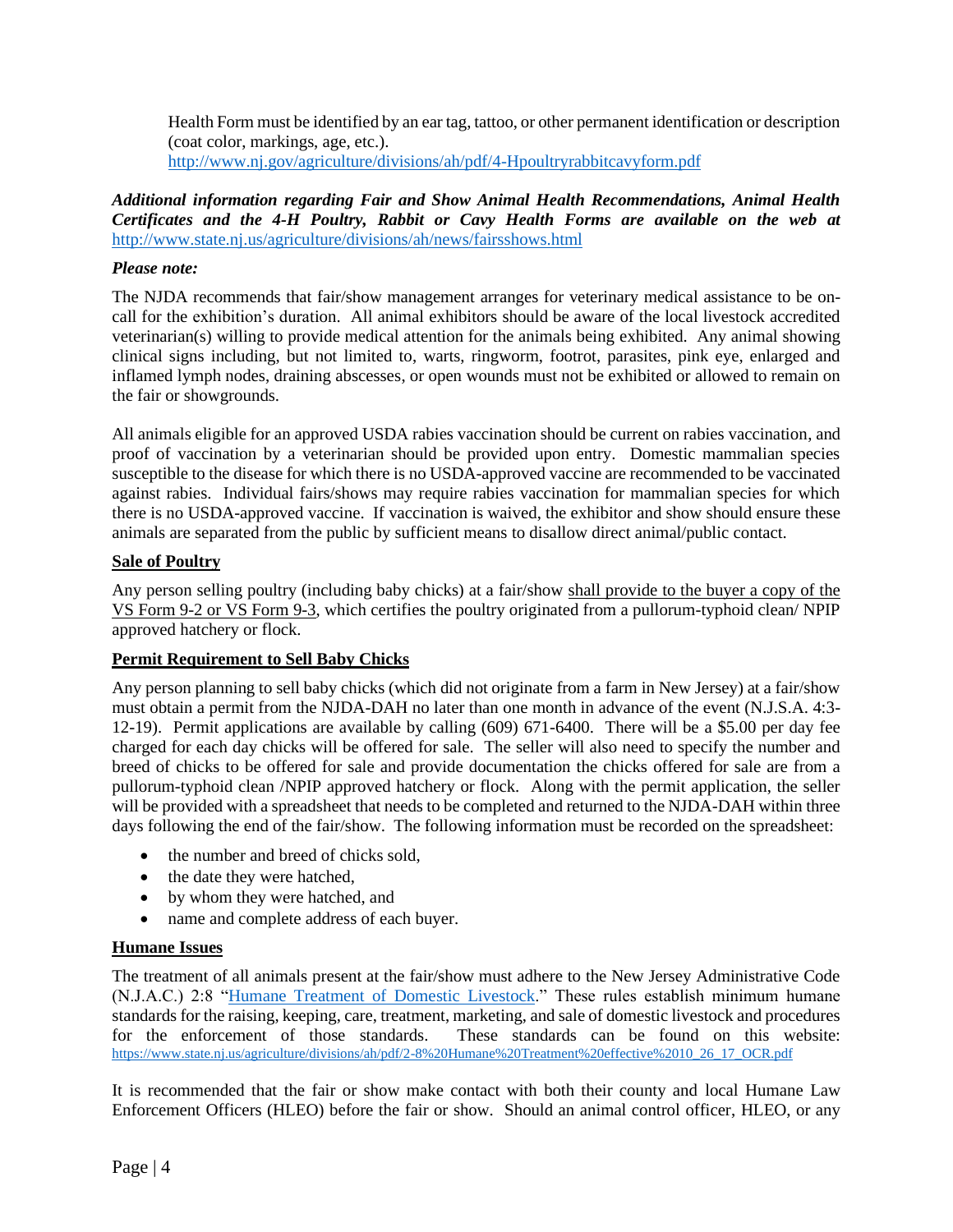other person(s) investigate animal cruelty at the fair, they must abide by these rules. NJDA suggests that any investigators be provided with a copy of [N.J.A.C. 2:8](https://www.state.nj.us/agriculture/divisions/ah/pdf/2-8%20Humane%20Treatment%20effective%2010_26_17_OCR.pdf) and be reminded they may not handle animals, touch feed or water or enter livestock areas without complying with biosecurity protocols under 2:8-8.1 (c), which requires them to wear clean clothing and shoe protection to prevent the spread of infectious or contagious agents on or from the premises. Additionally, the NJDA should be contacted if the fair/show is visited by anyone inspecting livestock for any stated reason. All inspectors should be accompanied by a fair/show manager at all times while on the fair/show premises.

Questions and concerns regarding [N.J.A.C. 2:8,](https://www.state.nj.us/agriculture/divisions/ah/pdf/2-8%20Humane%20Treatment%20effective%2010_26_17_OCR.pdf) including the failure of inspectors to adhere to biosecurity protocols, must be reported to the State Veterinarian at 609-671-6400.

The fair or show management are reminded:

- Rabbits, turtles, baby chicks, ducklings, or other fowl under two months of age may not be sold, offered for sale, bartered, or given away for use as household or domestic pets (N.J.S.A. 4:22-26q);
- Baby chicks, ducklings, or other fowl or rabbits, turtles or chameleons which have been dyed or artificially colored or otherwise treated so as to impart to them an artificial color, may not be sold, offered for sale, bartered, given away, or displayed (N.J.S.A. 4:22-26r).

## **Food Safety**

Any food animal exhibited should be accompanied by a Drug Use Form available at: https://www.state.nj.us/agriculture/divisions/ah/pdf/DrugUseForm.pdf

This form will certify that:

- The animal has not been treated with drugs or medications, OR the animal does not contain a drug for which the withdrawal period has not yet elapsed as per label directions, or
- The animal has received drugs or medication, and the withdrawal period has not yet elapsed as per label direction.

The form should be made available to in-state and out-of-state exhibitors since it helps protect the consumer and teaches exhibitors responsibility in the management and care of food animals (this documentation should follow the food animal to its final slaughter destination). If the animal received drugs or medications for which the withdrawal period has not yet elapsed, this must be documented on the form. The animal identification, drug name, date(s) of administration, the route of administration, and the drug withdrawal time prior to slaughter must be documented. **Animals cannot be turned away from the show because they received medications. The drugs simply need to be documented, and the withdrawal time clearly stated.** *Certain drugs, such as gentamicin, are illegal for use in food animals.* It is the animal producer's responsibility to check with his or her veterinarian as to what medications can be given. It is recommended that exhibitors read about the proper use of antibiotics and other medications.

### **Public Health Concerns**

Interactions between people and animals provide valuable and enjoyable educational experiences that should be encouraged. However, during such contact, there is some risk of disease transmission. To protect both humans and animals, the New Jersey Department of Agriculture, in consultation with the New Jersey Department of Health, encourages all fairs/shows to implement the following precautionary steps to protect both visitors and animals from disease:

- Provide hand-cleaning stations/facilities for use prior to and after contact with animals.
	- o Provide running water and soap, or antibacterial hand wipes to clean dirt off hands.
	- o Provide *alcohol-based hand rubs* for use on clean hands.
- Maintain safe and clean stations/facilities to protect visitors and animals.
	- o Trash cans should be available and emptied regularly.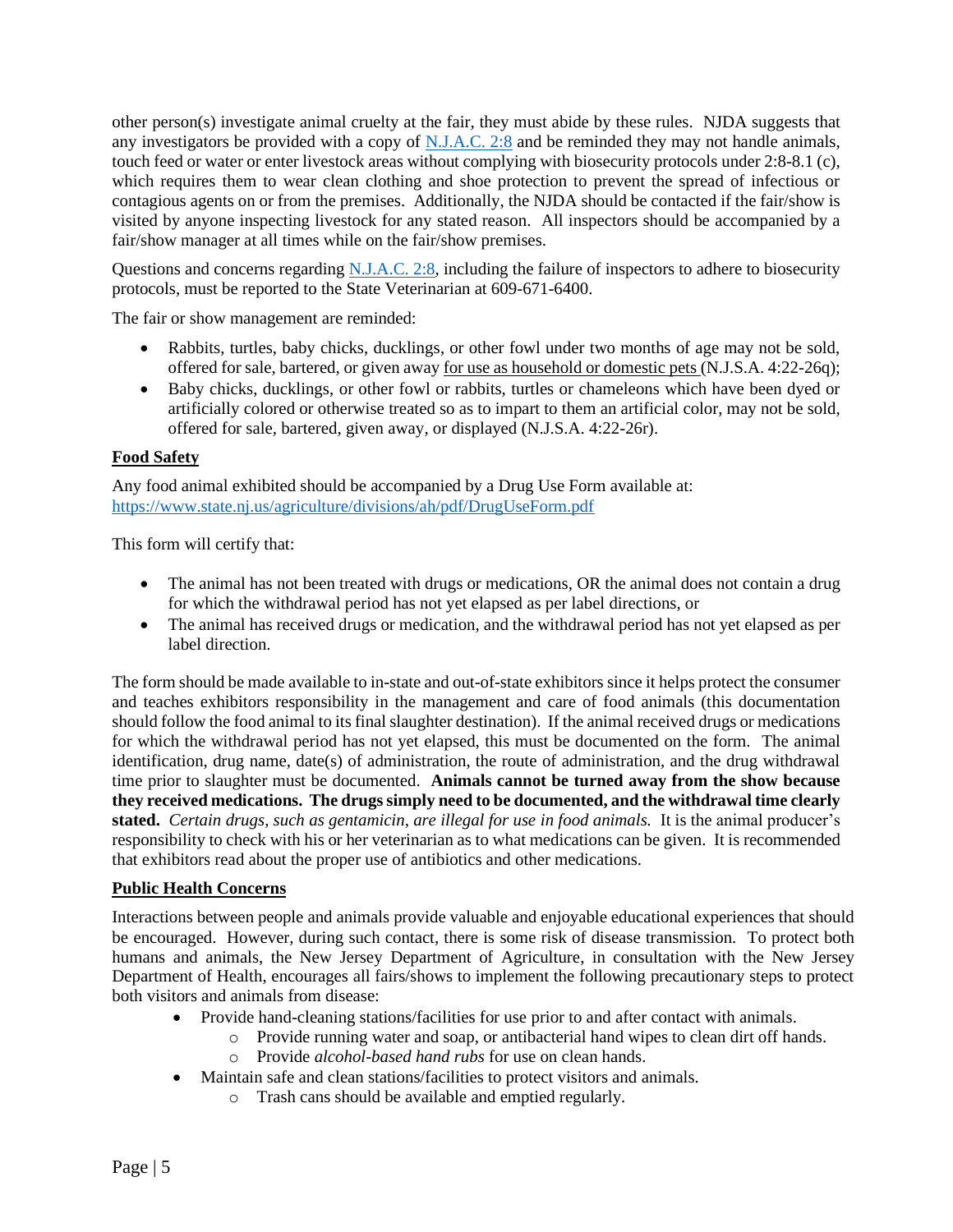- Post signs indicating the location of hand-cleaning stations and or facilities.
- Do not allow human food or drink in animal contact areas.
- Forbid smoking in animal contact areas and at hand-cleaning stations/facilities.
- Ensure that no feed is fed to the animals unless specifically provided by the fair.

Also, the "Lose the Germs" poster series intended for posting at hand-cleaning stations/facilities isavailable at <http://www.nj.gov/agriculture/divisions/ah/news/biosecurity.html>

### **Recent Travel in Foreign Countries**

Fair/show attendees should be questioned before entry onto the fair/showgrounds about recent travel to foreign countries to determine potential exposure to disease-infected livestock and poultry. Anyone who has been within one mile of foreign livestock or poultry areas, zoos, or game parks in the past five days should be considered potentially exposed. These individuals should have their shoes cleaned and disinfected at the fair/show entry point and be discouraged from visiting the livestock and poultry. Vinegar should be offered to disinfect watches, eyeglasses, etc. If a single-entry point/control point cannot be established on fair/show grounds to question attendees, it is recommended that attendees not be allowed to get close to or touch the animals.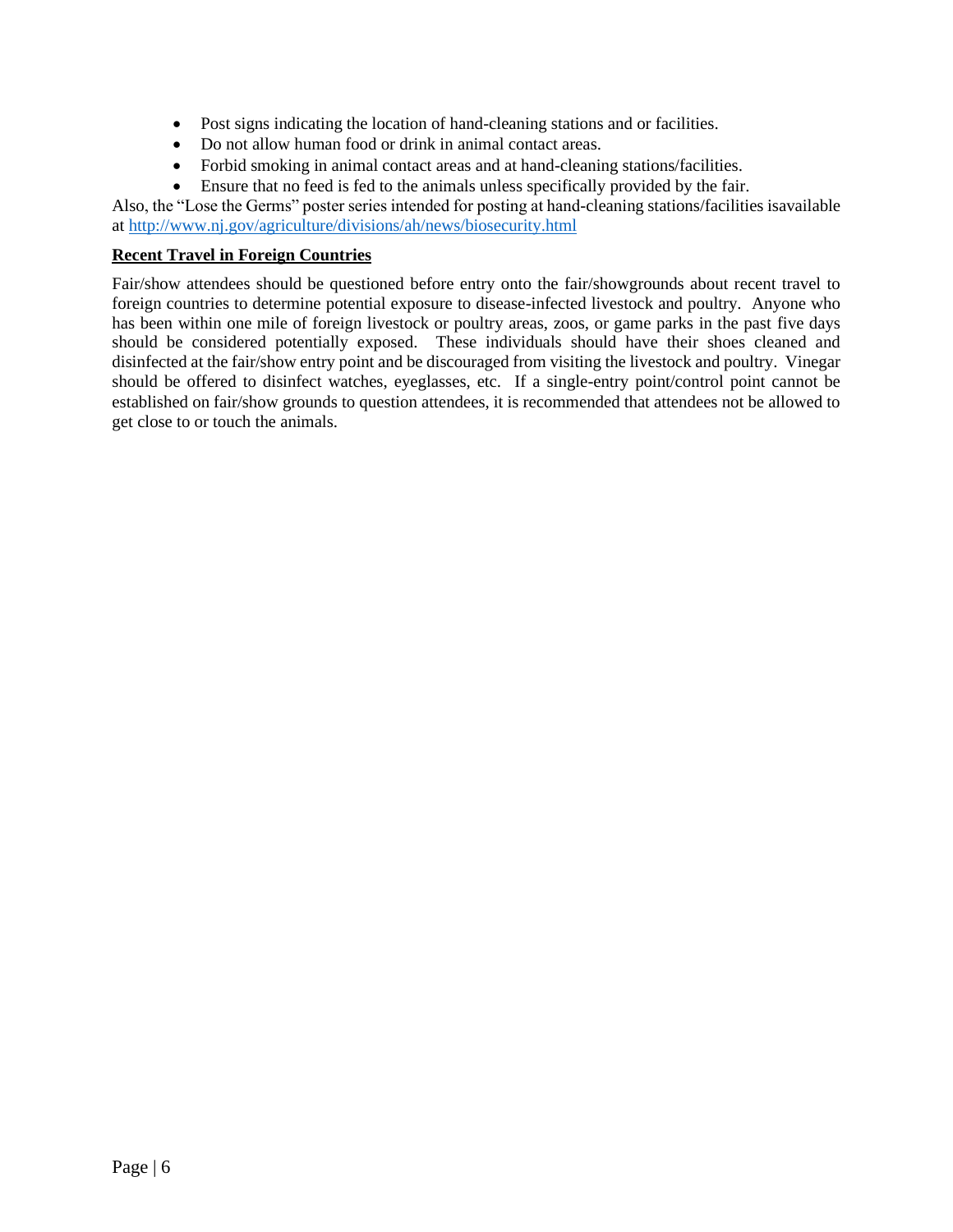## **Species-Specific Health Regulations and Recommendations**

- ➢ *Regulations are identified by an arrow that must be enforced.*
- *A bullet identifies recommendations.*

## **NEW JERSEY CATTLE** ATTENDING A NEW JERSEY FAIR/SHOW:

• Shall be accompanied by an official CVI or AHC.

## **IMPORTED CATTLE** ATTENDING A NEW JERSEY FAIR/SHOW:

- ➢ Shall be accompanied by an official CVI.
- $\triangleright$  Shall be negative to a tuberculosis test within 60 days of entry Cattle from an accredited-free State, zone, or herd are exempt from testing.
- $\triangleright$  For an accredited herd, the CVI shall include the date on which the herd of origin was last tuberculin tested, and a statement by the accredited veterinarian that the cattle to be imported were:
	- $\circ$  Included in the most recent test of the herd of origin and testing with negative results occurred within one year prior to the date of movement, or
	- o They are natural additions to the herd.
- $\triangleright$  Six months of age or over shall be negative to an official brucellosis test within 30 days of entry brucellosis vaccinated heifers under 14 months of age, steers, and spayed heifers are exempt from brucellosis testing. Cattle to be imported that originates from a Class Free State or Area are exempt from brucellosis testing.
- $\triangleright$  Shall be negative to an official anaplasmosis or bluetongue test within 30 days prior to entry if they originate from a state that is determined by the USDA to be endemic for anaplasmosis or Bluetongue.

## **NEW JERSEY GOATS** ATTENDING A NEW JERSEY FAIR/SHOW:

- Shall be accompanied by an official CVI or AHC.
- ➢ **All goats** of any age must be identified by USDA-approved official identification approved ear tag and/or tattoo. A microchip is also acceptable, but it must be a USDA-approved ISO 11784/85 compliant device. If a microchip is used for ID, the animal owner must bring the microchip reader to the fair.

### **IMPORTED GOATS** ATTENDING A NEW JERSEY FAIR/SHOW:

- ➢ Shall be accompanied by an official CVI.
- ➢ **All goats** of any age must be identified by USDA-approved official identification approved ear tag and/or tattoo. A microchip is also acceptable, but it must be a USDA-approved ISO 11784/85 compliant device. If a microchip is used for ID, the animal owner must bring the microchip reader to the fair.
- $\triangleright$  All goats to be imported shall be negative to an official tuberculosis test within 60 days prior to entry. Goats from an accredited-free State or zone or from an accredited herd shall be exempt from testing.
- $\triangleright$  For an accredited herd, the CVI shall include the date on which the herd of origin was last tuberculin tested, and a statement by the accredited veterinarian that the goats to be imported were:
	- o Included in the most recent test of the herd of origin and testing with negative results occurred within one year prior to the date of movement, or
	- o They are natural additions to the herd.
- $\triangleright$  All goats to be imported four months of age or over shall be negative to an official brucellosis test within 30 days prior to entry. Wethers shall be exempt from brucellosis testing.

**Please note:** In lieu of brucellosis testing, the State Veterinarian will allow goats that do not originate from brucellosis-free herds to attend New Jersey fairs/shows if the owner contacts the New Jersey Division of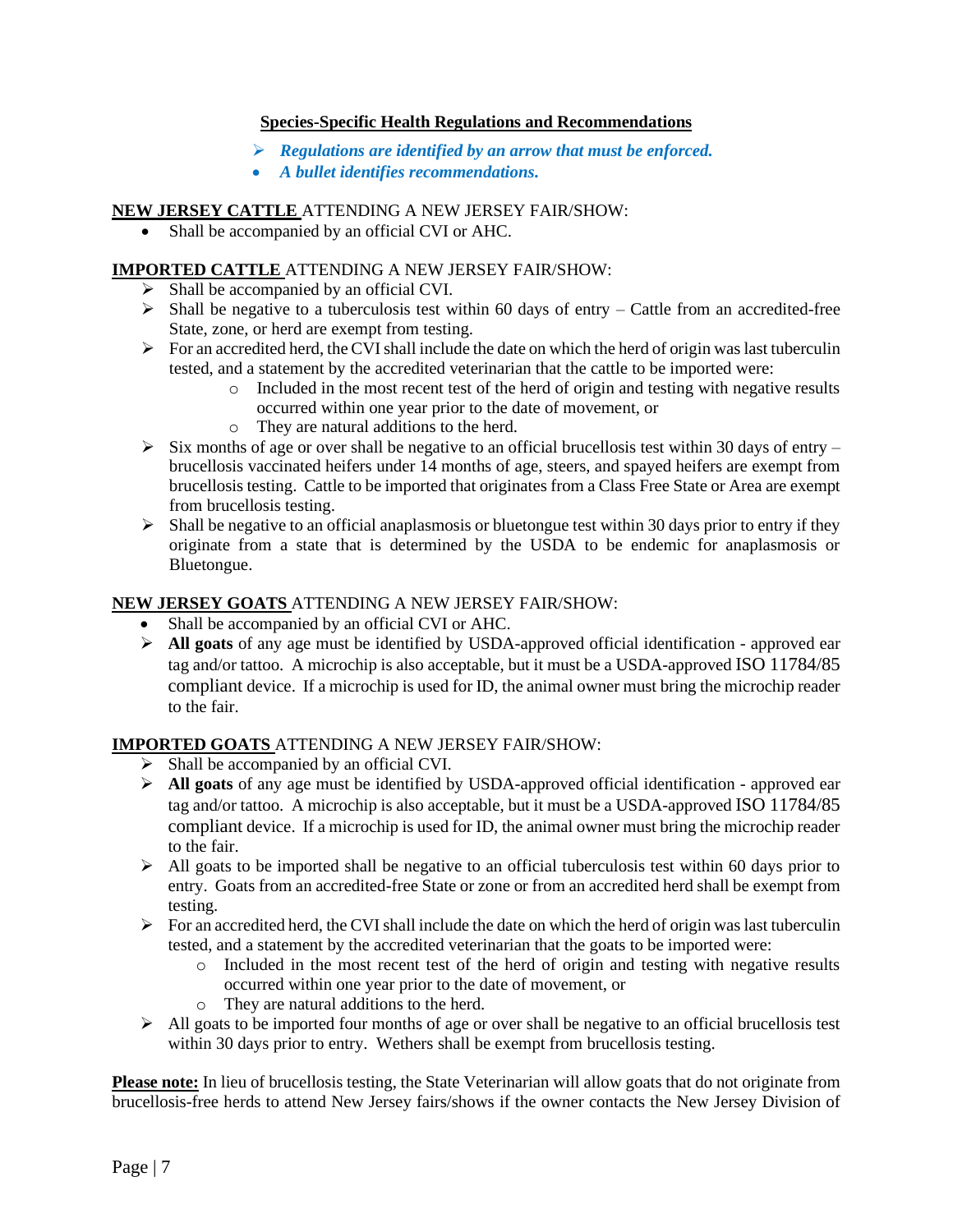Animal Health at (609) 671-6400 between 9:00 am - 4:30 pm M-F to obtain a permit number to be included on the CVI. Owners will need to provide the following information:

- Name of owner,
- National Premises Identification number or scrapie flock identification number,
- Address of premises of origin,
- Address of premises of destination,
- Number of goats to enter into New Jersey, and
- Precise dates of movement.

#### **NEW JERSEY HORSES** ATTENDING A NEW JERSEY FAIR/SHOW:

- Shall be accompanied by an official CVI or AHC.
- ➢ Shall be accompanied by a valid EIA (Coggins) form certifying the animal has had a negative official test (AGID or ELISA) for equine infectious anemia within the past 24 months – a horse younger than six months, that is accompanied by its dam that has a negative official Coggins test within the past 24 months, is exempt from testing.
- $\triangleright$  Horses that are to change owners via sale, barter, or trade shall have a negative Coggins test within 90 days prior to exchange.

### **IMPORTED HORSES** ATTENDING A NEW JERSEY FAIR/SHOW:

- ➢ Shall be accompanied by an official CVI.
- $\triangleright$  Shall be accompanied by a valid EIA (Coggins) form certifying the animal has had a negative official test (AGID or ELISA) for equine infectious anemia within the past 12 months – horses younger than six months and accompanied by a dam that has a negative official Coggins test within the past 12 months are exempt from testing.
- $\triangleright$  Horses that are to change owners via sale, barter, or trade shall have a negative Coggins test within 90 days prior to sale, barter, or trade.

### **NEW JERSEY LLAMA (all species of the genus Lama**) ATTENDING A NEW JERSEY

FAIR/SHOW:

• Shall be accompanied by an official CVI or AHC.

## **IMPORTED LLAMA (all species of the genus Lama)** ATTENDING A NEW JERSEY FAIR/SHOW:

- ➢ Shall be accompanied by an official CVI.
- ➢ Shall be tested negative for Bluetongue within 30 days prior to entry. Camelids to be imported that originate from states where Bluetongue is not endemic or considered low risk shall be exempt from testing.
- $\triangleright$  Shall be negative to an official tuberculosis test within 60 days prior to entry. Camelids to be imported that originate from an accredited-free State or zone shall be exempt from testing. All camelids to be imported six months of age or over shall be negative to an official brucellosis test within 30 days prior to entry. Neutered male camelids are exempt from testing.

### **NEW JERSEY POULTRY AND HATCHING EGGS** ATTENDING A NEW JERSEY FAIR/SHOW:

- All poultry and hatching eggs, including chickens, turkeys, guinea fowl, peafowl, quail, grouse, chukars, pheasant, ratites (ostrich, emu, rhea, and cassowaries), waterfowl, pigeons and doves shall be accompanied by an official CVI, AHC, VS Form 9-2 or 9-3, or a 4-H Poultry, Rabbit, or Cavy Health Form.
- $\triangleright$  All poultry (with the exception of waterfowl, pigeons, and doves) and hatching eggs:
	- o Shall originate from U.S. Pullorum-Typhoid Clean or equivalent flocks; or
	- o Shall have an individual negative Pullorum-Typhoid test performed within 90 days prior to the exhibit by meeting the testing requirements below: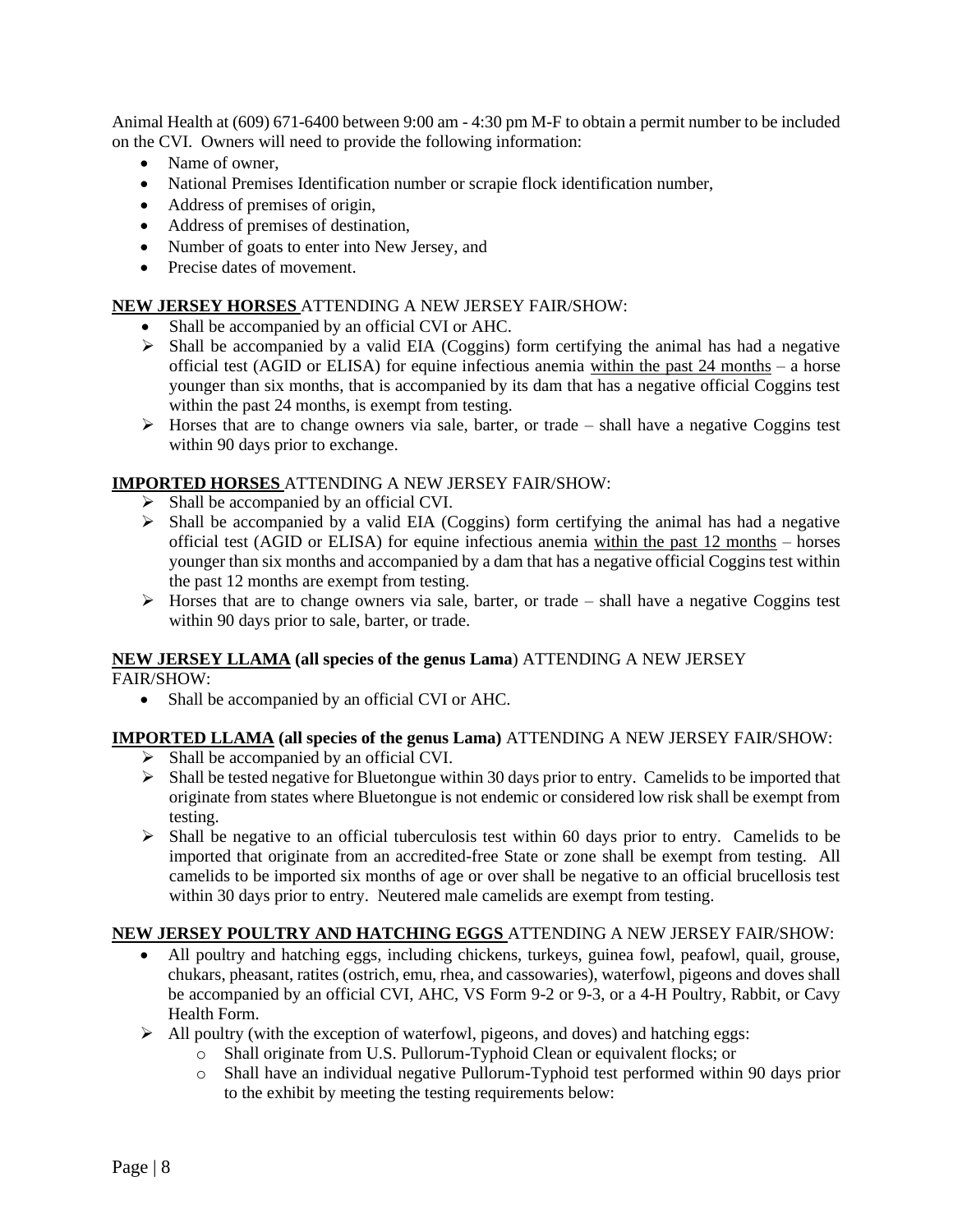- Poultry (with the exception of those types listed below) shall be tested when more than 4 months of age. Poultry under 4 months shall originate from Pullorum-Typhoid negative flocks.
- **Turkeys shall be blood tested when more than 12 weeks of age. Turkeys under 12** weeks of age shall originate from Pullorum-Typhoid negative flocks. Turkeys shall only be tested by NJDA authorized personnel.
- Game birds (includes quail, chukar, grouse, and pheasant) shall be tested when more than 4 months of age or upon reaching sexual maturity, whichever comes first. Game birds under 4 months shall originate from Pullorum-Typhoid negative flocks.
- Ostrich, emu, rhea, and cassowaries shall be blood tested when more than 12 months of age. All ostrich, emus, rhea, and cassowaries less than 12 months shall originate from Pullorum-Typhoid negative flocks.
- Waterfowl, pigeons, and doves are exempt from Pullorum-Typhoid testing.

## *Contact information for certified pullorum testers is available by calling the Division of Animal Health at (609)-671-6400.*

# **IMPORTED POULTRY AND HATCHING EGGS** ATTENDING A NEW JERSEY FAIR/SHOW:

- ➢ All poultry and hatching eggs, including chickens, turkeys, guinea fowl, peafowl, quail, grouse, chukars, pheasants, ratites (ostrich, emu, rhea, and cassowaries), waterfowl, pigeons, and doves shall be accompanied by an official CVI or VS Form 9-2 or 9-3.
- $\triangleright$  All poultry (with the exception of pigeons and doves) and hatching eggs:
	- o Shall originate from U.S. Pullorum-Typhoid Clean or equivalent flocks; or
		- o Shall have an individual negative Pullorum-Typhoid test within 90 days prior to the exhibit by meeting the testing requirements below:
			- Poultry (with the exception of pigeons and doves) shall be tested when more than 4 months of age. Poultry under 4 months shall originate from Pullorum-Typhoid negative flocks.
			- Turkeys shall be blood tested when more than 12 weeks of age. Turkeys under 12 weeks of age shall originate from Pullorum-Typhoid negative flocks. Turkeys shall be tested using a microtiter or tube agglutination test.
			- Game birds (includes quail, chukars, grouse, and pheasants) shall be tested when more than 4 months of age or upon reaching sexual maturity, whichever comes first. Game birds under 4 months shall originate from Pullorum-Typhoid negative flocks.
			- Ostrich, emu, rhea, and cassowaries shall be blood tested when more than 12 months of age. All ostrich, emus, rhea, and cassowaries under 12 months shall originate from Pullorum-Typhoid negative flocks.
			- Doves and pigeons are exempt from Pullorum-Typhoid testing.
- $\triangleright$  All poultry and hatching eggs, including chickens, turkeys, guinea fowl, peafowl, quail, grouse, chukars, pheasants, ratites (ostrich, emu, rhea, and cassowaries), waterfowl, with the exception of pigeons and doves:
	- o Shall originate and move directly from an established flock that participates in the NPIP U.S. Avian Influenza Clean program or NPIP U.S. H5/H7 Avian Influenza Clean or Monitored program; or
	- o Shall originate and move directly from a test negative Avian Influenza monitored flock [\(as](https://www.nj.gov/agriculture/divisions/ah/pdf/avianinfluenzaregs.pdf)  [defined in N.J.A.C. 2:9-2.1\)](https://www.nj.gov/agriculture/divisions/ah/pdf/avianinfluenzaregs.pdf); or
	- o Shall originate and move directly from a test negative Avian Influenza tested flock [\(as](https://www.nj.gov/agriculture/divisions/ah/pdf/avianinfluenzaregs.pdf)  [defined in N.J.A.C. 2:9-2.1\)](https://www.nj.gov/agriculture/divisions/ah/pdf/avianinfluenzaregs.pdf).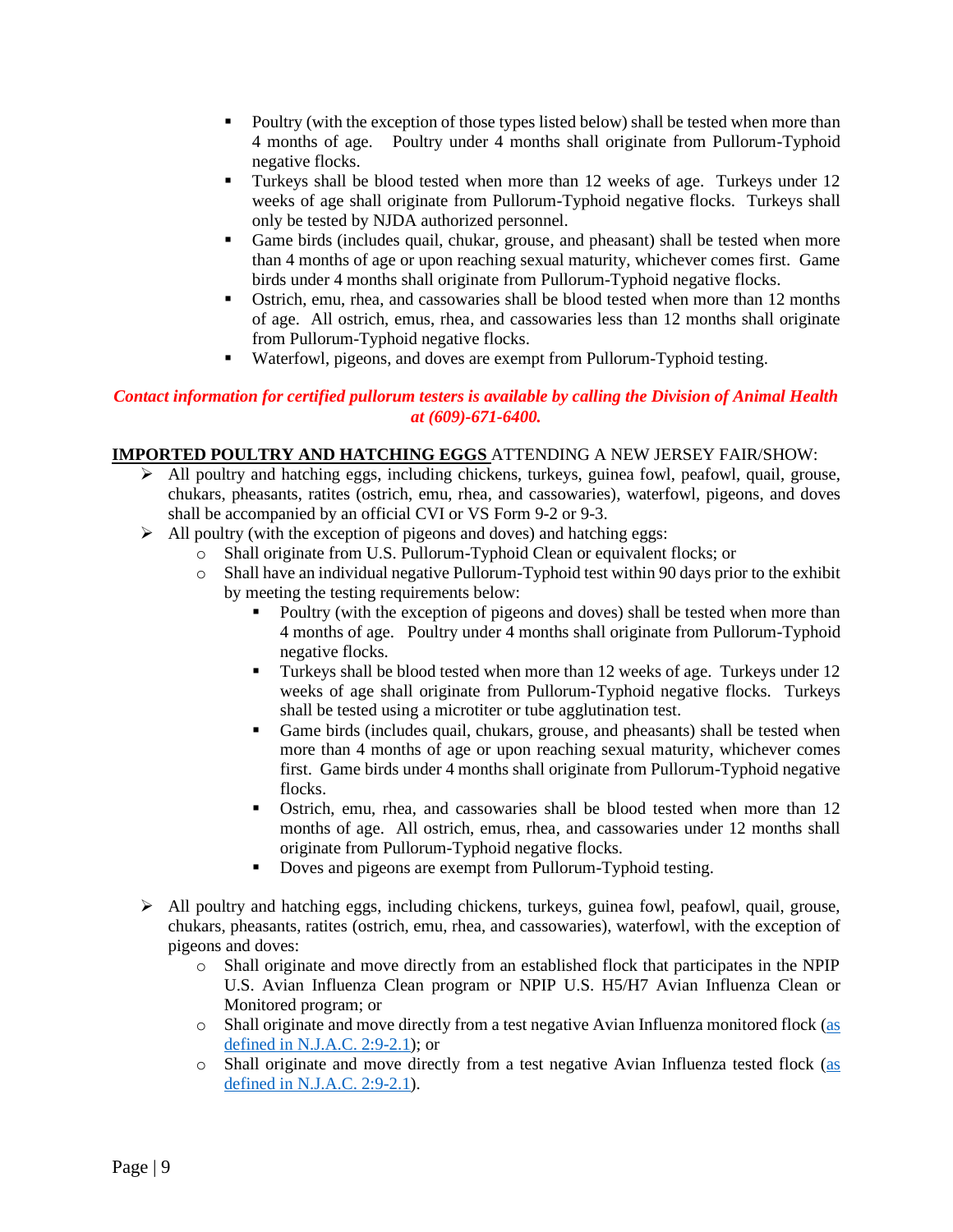- o Poultry less than 7 days of age is exempt from testing requirements if these birds originate and move directly from a breeding flock that meets the requirements above.
- o Pigeons and doves are exempt from Avian Influenza testing.

## **Please note:**

Concerns regarding the Avian Influenza virus (also known as "bird flu") continue.

All poultry owners need to be on the lookout for signs of illness in their poultry and use good biosecurity practices to protect birds. Signs of HPAI may include a sudden increase in bird deaths, sneezing, gasping for air, coughing and nasal discharge (runny nose), watery and/or green diarrhea, lack of energy and poor appetite, drop in egg production, or soft- or thin-shelled misshapen eggs, swelling around the eyes, neck, and head and purple discoloration of the wattles, combs, and legs. Additional information on biosecurity for backyard flocks (including handouts on avian influenza and on biosecurity) can be found at[:https://www.aphis.usda.gov/aphis/ourfocus/animalhealth/animal-disease-information/avian](https://www.aphis.usda.gov/aphis/ourfocus/animalhealth/animal-disease-information/avian-influenza-disease)[influenza-disease](https://www.aphis.usda.gov/aphis/ourfocus/animalhealth/animal-disease-information/avian-influenza-disease)

To protect the State's poultry industry, the NJDA recommends that the fair or show management adopt rules requiring all exhibited poultry and hatching eggs to be accompanied by a certification that they are free from avian influenza, regardless of where the birds originated.

## **NEW JERSEY SHEEP** ATTENDING A NEW JERSEY FAIR/SHOW:

- Shall be accompanied by an official CVI or AHC.
- $\triangleright$  Sexually intact sheep of any age must be identified by USDA-approved ISO 11784/85 compliant official identification such as approved ear tag, tattoo and/or microchip. The microchip reader must be provided if identification is by microchip.

# **IMPORTED SHEEP** ATTENDING A NEW JERSEY FAIR/SHOW:

- ➢ Shall be accompanied by an official CVI.
- ➢ Sexually intact sheep of any age must be identified by USDA-approved ISO 11784/85 compliant official identification such as approved ear tag, tattoo and/or microchip. The microchip reader must be provided if identification is by microchip.
- ➢ Sheep from states with endemic Bluetongue must have a negative test within 30 days prior to entry.

# **NEW JERSEY SWINE** ATTENDING A NEW JERSEY FAIR/SHOW:

- ➢ Shall be accompanied by an official CVI or AHC.
- Pigs attending fairs/shows should not return home or be re-introduced to other pigs. If pigs are to return to the herd, preventive measures should be put in place to reduce the chance of introduction of swine enteric coronavirus disease (SECD) into the herd (isolate and test for SEDC prior to returning to the herd). For more information on SECD, visit the following website <https://www.nj.gov/agriculture/divisions/ah/prog/swineentericdiseases.html>
- SECD is not zoonotic and does not pose public health risks. However, the public can spread the virus to other pigs at the fair/show. Public separation is not required but is recommended. Enhanced biosecurity measures to prevent the potential spread of this disease are recommended.

# **IMPORTED SWINE** ATTENDING A NEW JERSEY FAIR/SHOW:

- ➢ Shall be accompanied by an official CVI.
- ➢ The CVI must contain a statement from the issuing veterinarian that he/she personally inspected the pigs, and they are free of clinical signs of infectious contagious or communicable diseases or known exposure within 30 days of the shipment.
- $\triangleright$  Shall be negative to an official brucellosis test within 30 days prior to entry swine from a validated brucellosis-free state or a validated brucellosis-free herd are exempt from testing.